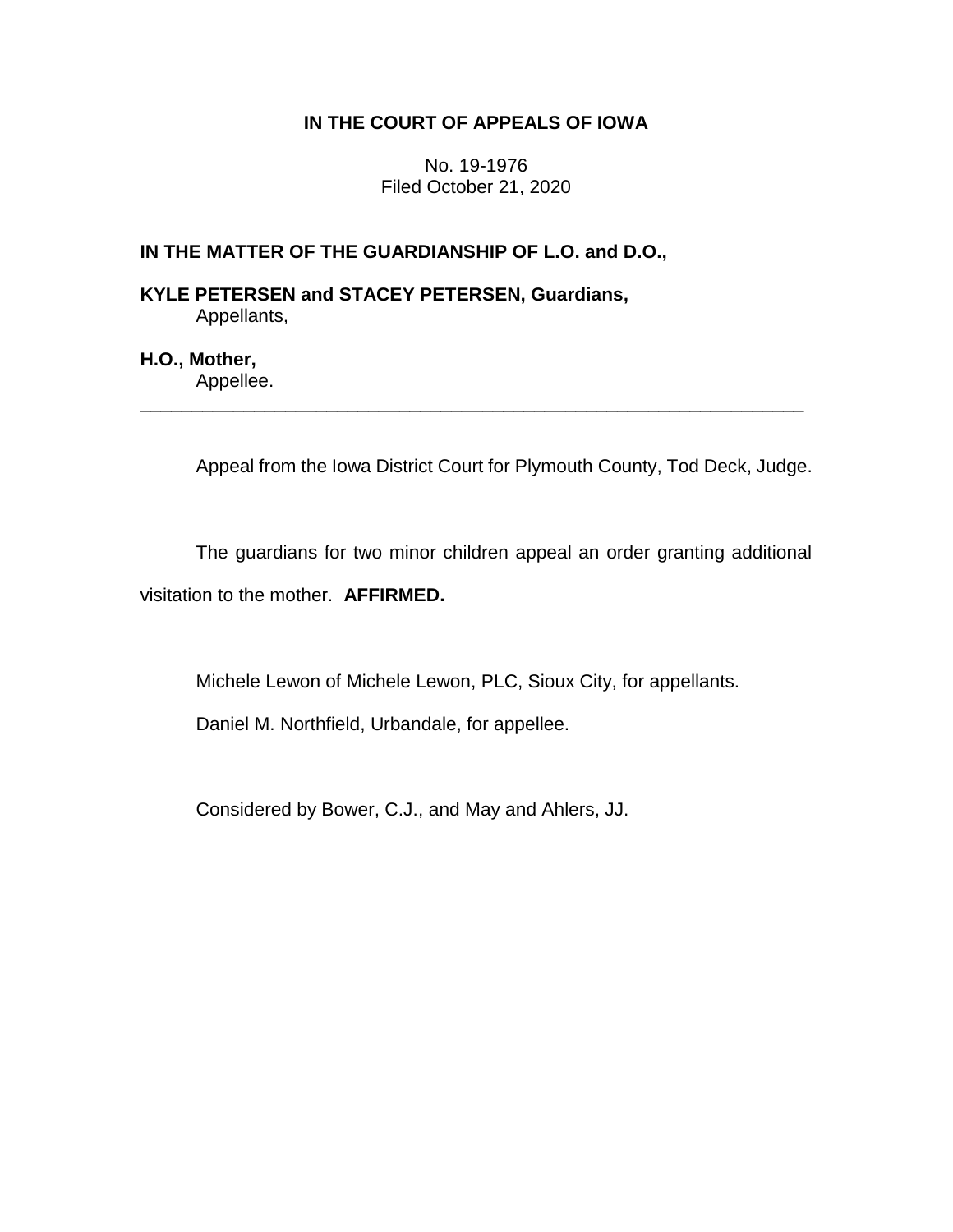### **MAY, Judge.**

This case concerns the guardianship of two minor children, L.O. and D.O. The children's guardians appeal an order granting additional visitation to the mother. We affirm.

#### **I. Background Facts and Prior Proceedings**

Since 2014, Kyle and Stacey Petersen have been the guardians for L.O. and D.O. The mother filed her first petition to terminate the guardianship in 2016. A guardian ad litem (GAL) from the Juvenile Law Center was appointed. The district court denied the mother's request to terminate the guardianship but granted her scheduled visitation. This court affirmed. *In re Guardianship of L.O. & D.O.*, No. 16-1598, 2017 WL 1104909, at \*3 (Iowa Ct. App. Mar. 22, 2017).

In 2018, the mother filed a second petition to terminate the guardianship. The Juvenile Law Center filed a motion to withdraw as GAL. The court granted the motion. And the case proceeded to trial without the appointment of another GAL. The district court again denied the mother's request to terminate the guardianship but granted her additional visitation. The guardians now appeal.

#### **II. Standard of Review**

Actions to terminate guardianships are equitable in nature. *In re Guardianship of B.J.P.*, 613 N.W.2d 670, 672 (Iowa 2000). And we review equitable actions de novo. Iowa R. App. P. 6.907. We give weight to the factual findings of the district court, but we are not bound by them. *In re Guardianship of Stewart*, 369 N.W.2d 820, 822 (Iowa 1985).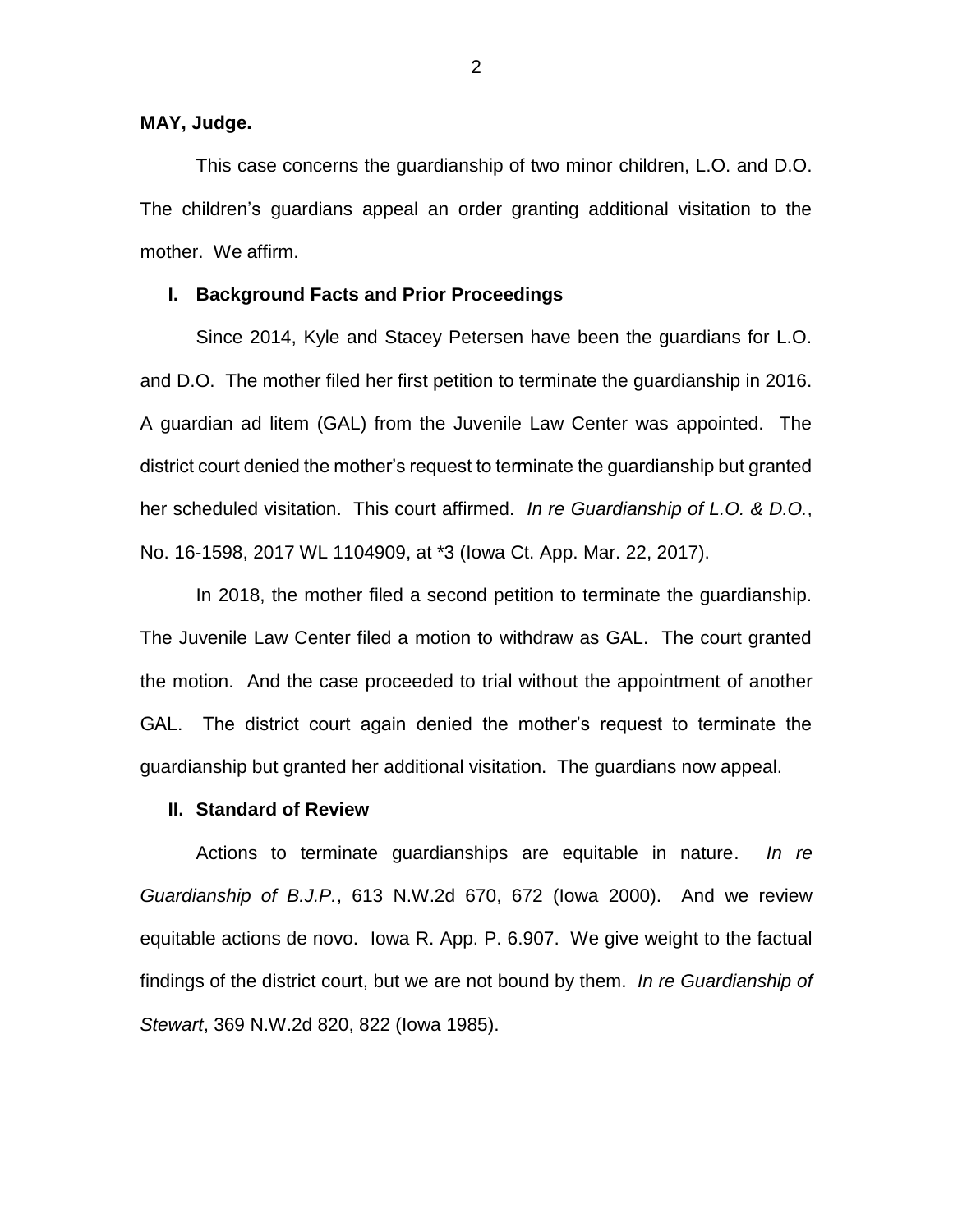#### **III. Analysis**

The guardians contend we should reverse the grant of additional visitation for three reasons: (1) the mother's request for additional visitation was not properly pled; (2) the district court used the incorrect standard in modifying the mother's visitation; and (3) a GAL should have been appointed pursuant to Iowa Rules of Civil Procedure 1.211 and 1.212. We will address each in turn.

#### *A. Request for additional visitation*

The guardians claim the district court erred in awarding the mother additional visitation because she did not plead or otherwise raise a request for additional visitation prior to trial. In her second petition, the mother "respectfully requests that the guardianship of the wards be terminated and that she be granted custody of the wards." She also complains "[t]he guardians are interfering" in her visitation. But, before trial, the mother did not make a specific request for additional visitation.

As the mother notes, however, "[u]nder Iowa's notice pleading rules, a prayer for general equitable relief is to be construed liberally, and will often justify granting relief in addition to that contained in the specific prayer, provided it fairly conforms to the case made by the petition and the evidence." *Lee v. State*, 844 N.W.2d 668, 679 (Iowa 2014) (internal quotation marks and citation omitted). The guardians claim they "had no notice that [the mother] intended to request additional visitation, only that she intended to request a termination of the guardianship." But the mother's second petition expressly references her conflicts with the guardians over the existing visitation arrangement—and her desire to have more time with

3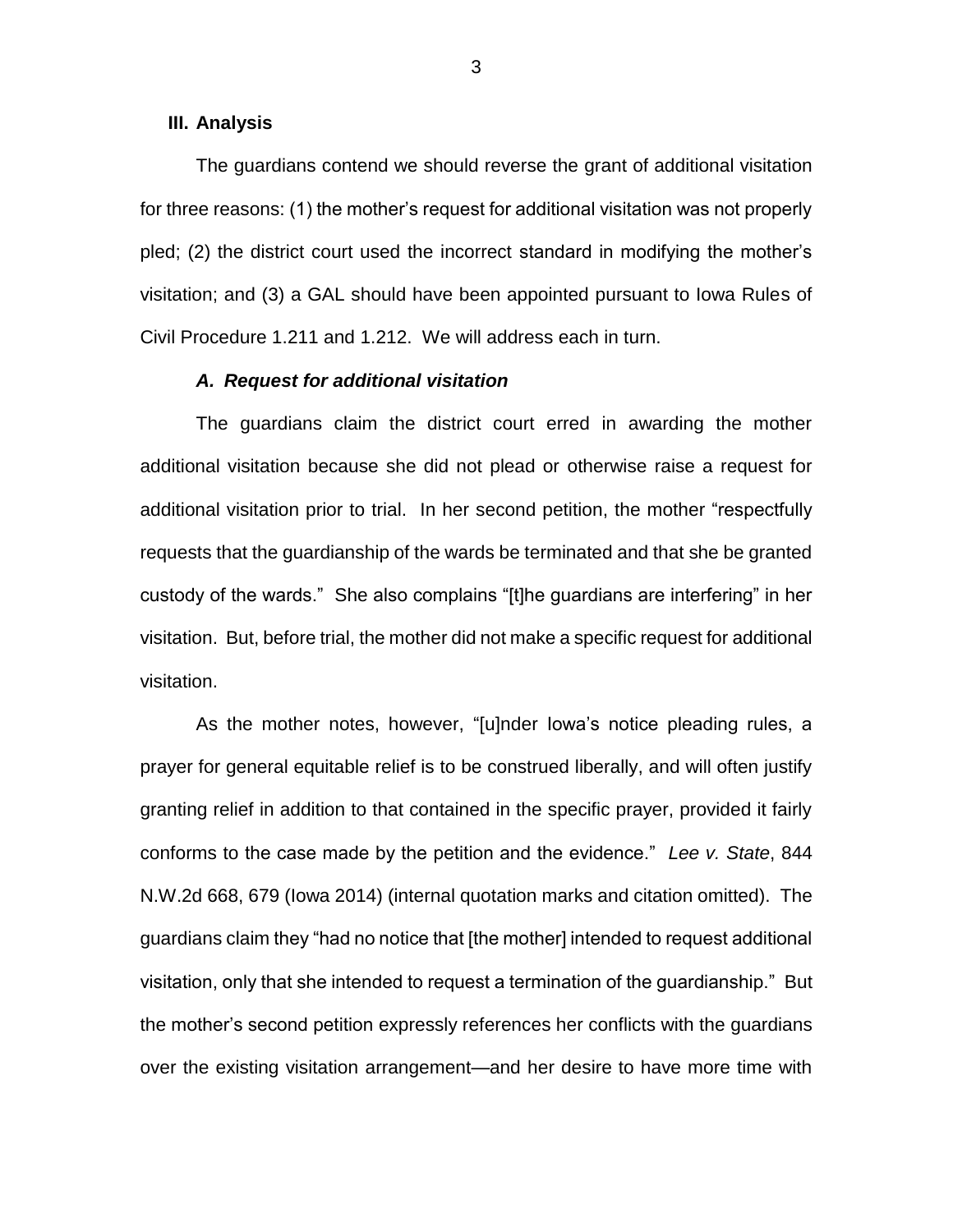her children.<sup>1</sup> Terminating the guardianship would fulfill her desire for more time with the children—*as would* the lesser remedy of expanding her visitation. So we think the guardians had sufficient notice that additional visitation was a possible remedy. *See id.* Indeed, at trial, the guardians elicited testimony from the children's counselor as to whether it would "be in" L.O.'s "best interest" for "visitations to expand or become more frequent." And the guardians have not described any other evidence that they might have presented if only the mother's pleadings had been different. 2

Viewing the mother's prayer for relief liberally and in light of the record as a whole, we think the district court was right to consider the mother's request for additional visitation. *See Crank v. Winters*, No. 19-0724, 2020 WL 1310341, at \*4–5 (Iowa Ct. App. Mar. 18, 2020); *Batinich v. Renander*, No. 15-2053, 2017 WL 1086220, at \*7 (Iowa Ct. App. Mar. 22, 2017).

# *B. Standard to modify visitation*

 $\overline{a}$ 

Next, the guardians claim the district court erred in applying a "significant change in circumstances" standard to modify and increase the mother's visitation. In its order, the court found the mother's "continued stability and desire to be a part of the children's lives are *significant* and enough of a change since the prior order to warrant [extended visitation]." (Emphasis added.) And the district court noted

<sup>&</sup>lt;sup>1</sup> The mother's second petition states the guardians: (1) "are interfering in the visitation ordered for [the mother] with the wards"; (2) "use the wards as a method to extract visitation changes from [the mother]"; (3) "fail to adequately communicate with [the mother] regarding the wards"; and (4) "are deceptive with [the mother] regarding the wards' activities."

 $2$  The guardians suggest they limited their discovery efforts because the mother's petition did not mention visitation. But the guardians do not explain what else they might have sought in discovery if the mother's pleadings had been different.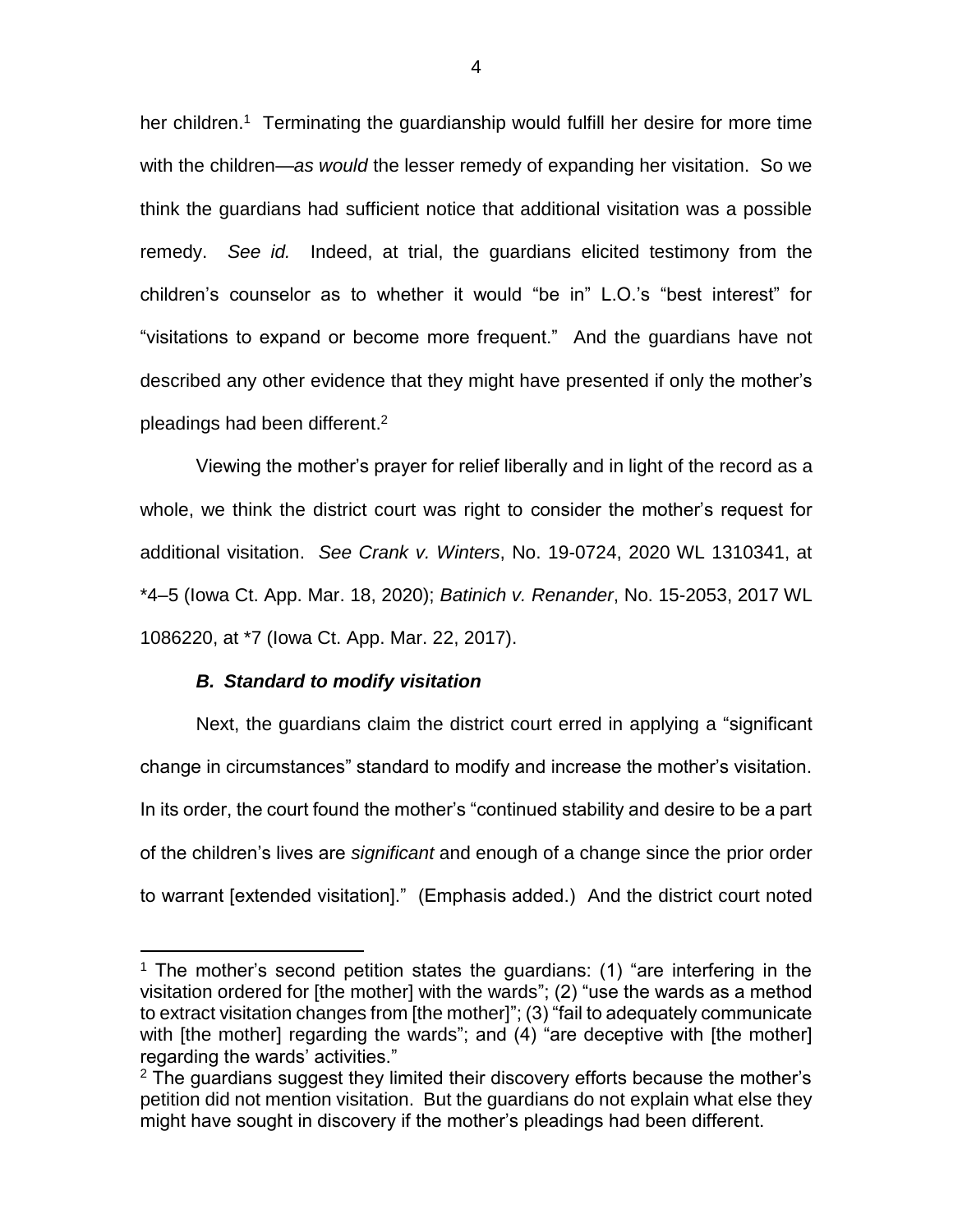that "[a]ppellate courts in this state have consistently held that modification of visitation rights in child custody matters shall occur upon a showing of a significant (not substantial) change in circumstances since the previous order." But the guardians argue that because the mother's parental preference was lost when the guardianship was established, she now "has the burden to show by clear and convincing evidence that a *substantial* change in circumstances exists to warrant modification of the existing guardianship."<sup>3</sup> (Emphasis added.)

The guardians primarily rely on *In re Guardianship of Roach*, 778 N.W.2d 212 (Iowa Ct. App. 2009). In *Roach*, a mother twice petitioned to terminate the guardianship of her minor child. 778 N.W.2d at 213. On the second petition, the district court agreed to terminate the guardianship after finding the mother "made a *prima facie* showing of suitability as a parent" and the guardians did not "prove [the mother] was unsuitable." *Id.* at 213–14. This court reversed that decision, finding that the parent "must prove a *substantial* change of circumstances, warranting a change of *custody*." *Id.* at 215 (emphasis added).

We think *Roach* should be distinguished. The *Roach* court ruled on the termination of a guardianship—essentially a question of custody, not visitation. *See id.* at 213. But the issue before us is only visitation—not termination, not custody. So we do not believe *Roach*'s "substantial change" standard governs here.

Indeed, the guardians cite no authority for the proposition that the district court was required to impose a "substantial change" standard instead of a

 $\overline{a}$ 

<sup>3</sup> This court previously noted that the mother had "no parental preference." *L.O. & D.O.*, 2017 WL 1104909, at \*2.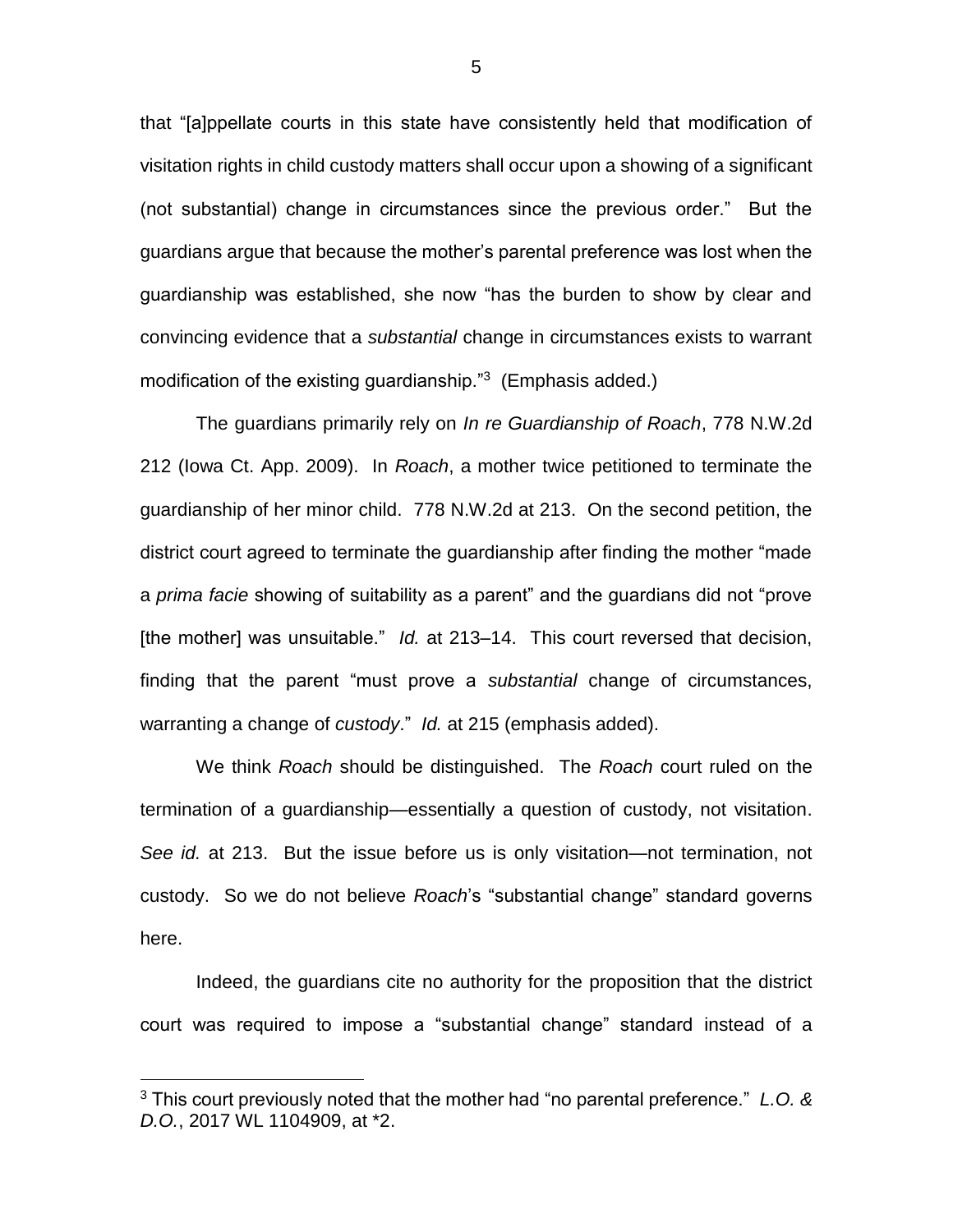"significant change" standard. *See* Iowa R. App. P. 6.903(2)(g)(3) ("Failure to cite authority in support of an issue may be deemed waiver of that issue."). Nor can we find any fault in the district court's approach. Because efforts to *terminate* a guardianship are ultimately "child custody determination[s]," they "draw[] from the same child custody principles enumerated in dissolution of marriage cases." *Roach*, 778 N.W.2d at 215 (citing *Thein v. Squires*, 97 N.W.2d 156, 161 (Iowa 1959)). Likewise, we think the *visitation* principles applied in dissolution of marriage cases could also apply to a *visitation* dispute between a parent and guardians. And, as the district court understood, although "a *substantial change in circumstances*" is needed to change the *custody* provisions of a dissolution decree, "a much less extensive change in circumstances is generally required" to change *visitation*. *See In re Marriage of Brown*, 778 N.W.2d 47, 51 (Iowa Ct. App. 2009) (citation omitted). Likewise, it was appropriate for the district court to impose a "different, less demanding burden" when deciding whether to change the mother's visitation in this guardianship matter. *See id.* ("A different, less demanding burden applies when a parent is seeking to change a visitation provision in a dissolution decree."); *see also In re Marriage Rykhoek*, 525 N.W.2d 1, 3 (Iowa Ct. App. 1994) ("Generally, a much less extensive change in circumstances need be shown in visitation rights cases."); *Nicolou v. Clements*, 516 N.W.2d 905, 906 (Iowa Ct. App. 1994) ("The degree of change required in a modification of visitation rights is much less than the change required in a modification for custody.").

6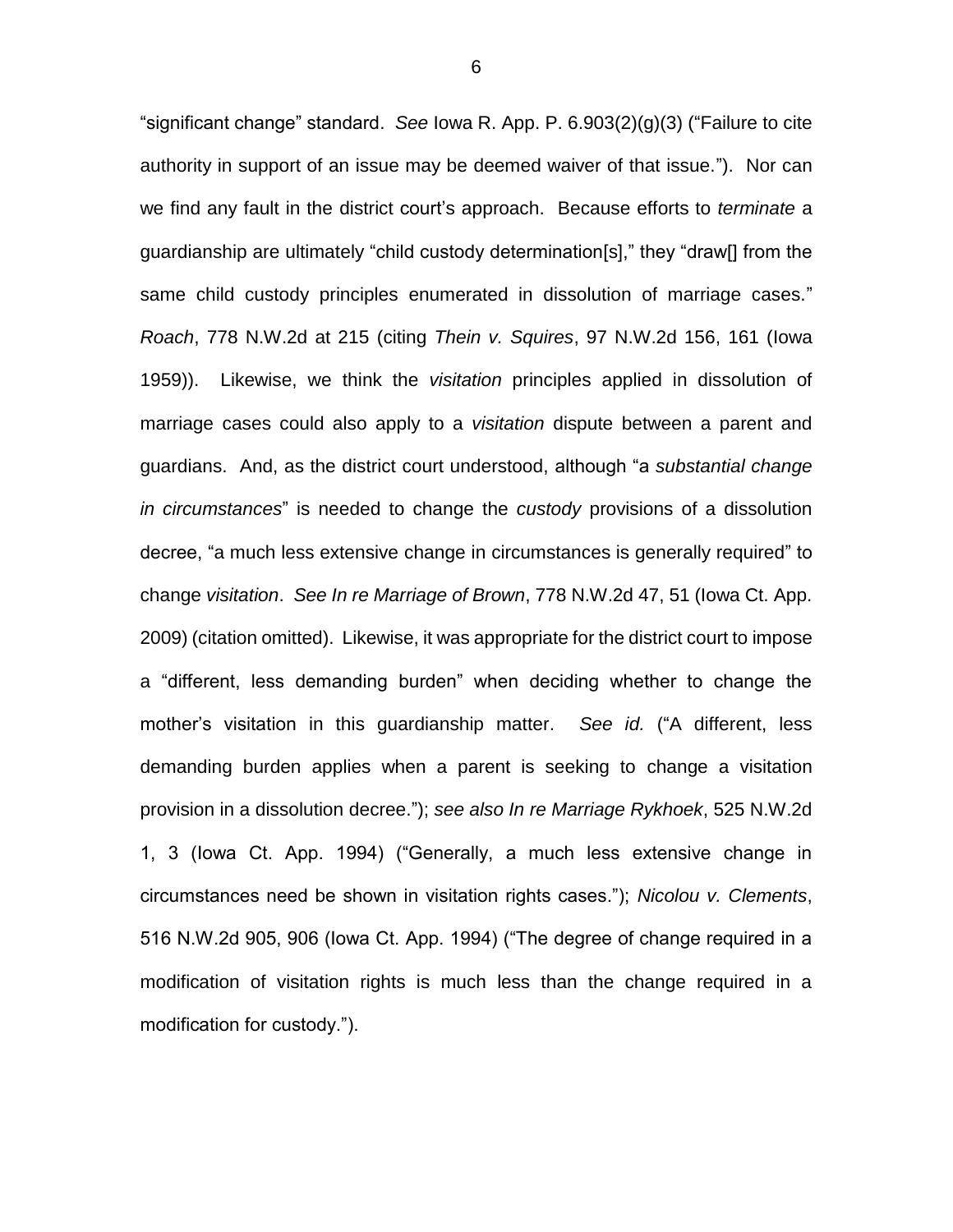### *C. Appointment of a GAL*

Finally, the guardians claim the district court erred in failing to appoint a GAL to represent the children. But the mother claims the issue was not preserved below. And, in their brief, the guardians do not state how error was preserved. *See* Iowa R. App. P. 6.903(2)(g)(1) (requiring the appellant's brief to state in relation to each argument "how the issue was preserved for appellate review, with references to the places in the record where the issue was raised and decided.").

"It is a fundamental doctrine of appellate review that issues must ordinarily be both raised *and decided* by the district court before we will decide them on appeal." *Bank of Am., N.A. v. Schulte*, 843 N.W.2d 876, 883 (Iowa 2014) (emphasis added) (citation omitted). From the record, we cannot find that the guardians raised—and the district court decided—the guardian's present arguments concerning a GAL. So we doubt error was preserved. Even assuming it was, though, we do not believe the guardians have demonstrated error by the district court. *See Clement v. Irwin*, No. 19-1192, 2020 WL 4498860, at \*2 (Iowa Ct. App. Aug. 5, 2020) (collecting cases noting we will affirm when an appellant fails to demonstrate error).

The guardians claim Iowa Rules of Civil Procedure 1.211 and 1.212 required appointment of a GAL.<sup>4</sup> "lowa court rules have the force and effect of laws, and therefore 'we interpret rules in the same manner we interpret statutes.'" *State v. Mootz*, 808 N.W.2d 207, 221 (Iowa 2012) (quoting *City of Sioux City v. Freese*, 611 N.W.2d 777, 779 (Iowa 2000)). So we look for the meaning of our

 $\overline{a}$ 

7

<sup>&</sup>lt;sup>4</sup> The guardians acknowledge the district court was not required to make an appointment under Iowa Code section 633.561 (2018).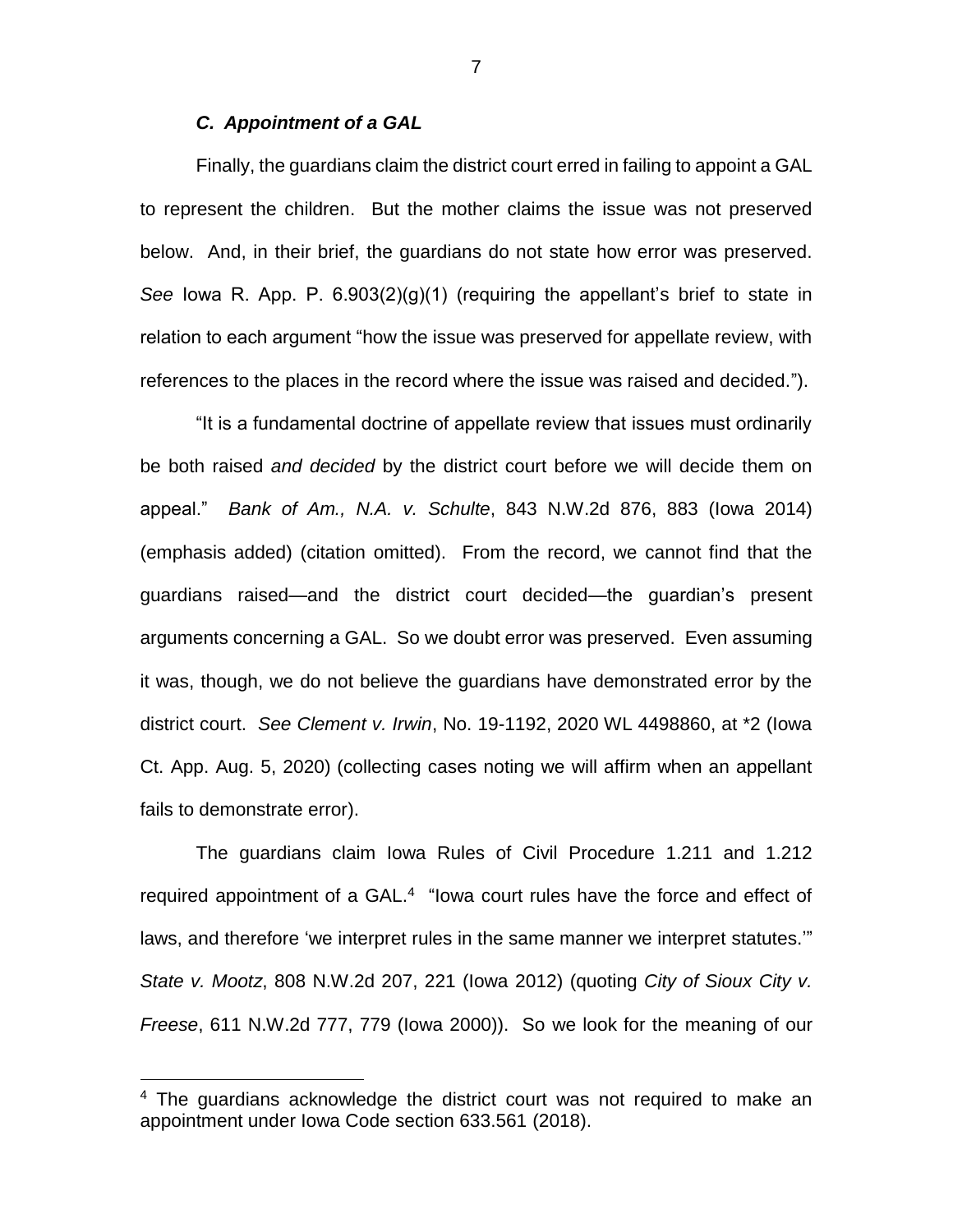rules in their words. *See Doe v. State*, 943 N.W.2d 608, 610 (Iowa 2020) ("Using

traditional interpretive tools, we seek to determine the ordinary and fair meaning

of the statutory language at issue.").

Here are the words of rule 1.211:

*No judgment without a defense* shall be entered against a party then a minor, or confined in a penitentiary, reformatory or any state hospital for the mentally ill, or one adjudged incompetent, or whose physician certifies to the court that the party appears to be mentally incapable of conducting a defense. *Such defense shall be* by guardian ad litem; but the conservator (and if there is no conservator, *the guardian*) of a ward or the attorney appearing for a competent party *may defend* unless the proceeding was brought by or on behalf of such fiduciary or unless the court supersedes such fiduciary by a guardian ad litem appointed in the ward's interest.

(Emphasis added.)

And here are the words of rule 1.212:

If a party served with original notice *appears to be subject to rule 1.211*, the court *may* appoint a guardian ad litem for the party, or substitute another, in the ward's interest. Application for such appointment or substitution may be by the ward, if competent, or a minor over 14 years old; otherwise by the party's conservator or guardian or, if none, by any friend or any party to the action.

(Emphasis added.)

These words do not support the guardian's position. Rule 1.212 applies

only to parties who "appear[] to be subject to rule 1.211." And rule 1.211 only

applies to parties who are in danger of having a "judgment" entered "against" them.

But we do not believe an increase in a parent's visitation constitutes a "judgment .

. . against" the child. Indeed, our courts order visitation to advance *a child's best* 

*interest*. *See, e.g.*, *Matter of Guardianship & Conservatorship of Ankeney*, 360

N.W.2d 733, 737 (Iowa 1985) ("If the best interest of the child dictates visitation,